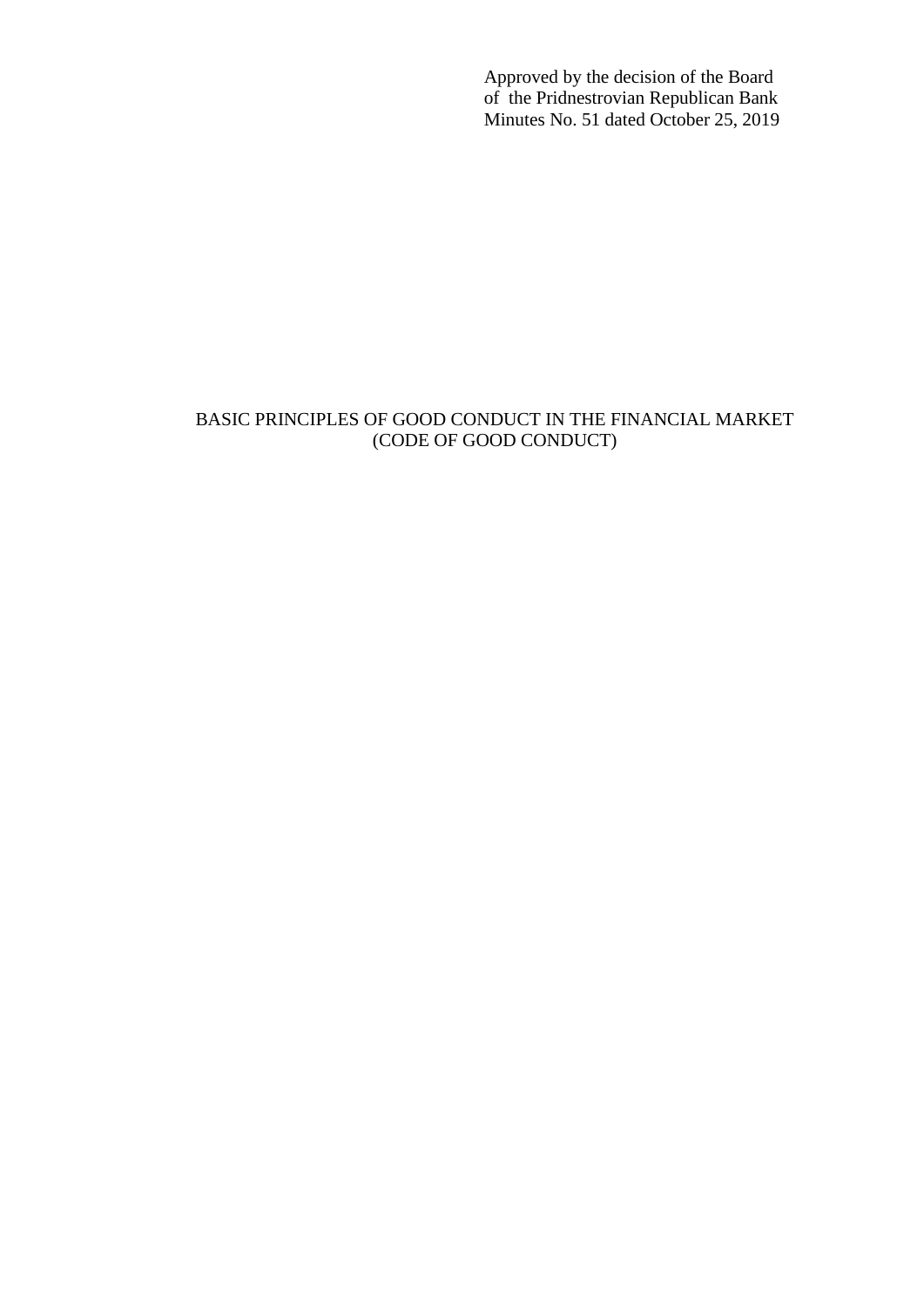## **INTRODUCTION**

Good conduct of the financial market entities is the basis of a steadily functioning financial market<sup>\*</sup> and, as applied to the financial market, it represents the honest and unbiased functioning of its entities, taking into account the legal rights and interests of all interested parties. A well-functioning and consistently developing financial market is a prerequisite and a powerful stimulus for economic growth.

The Decree of the President of the Pridnestrovian Moldavian Republic dated December 12, 2018 No. 460 "On Approving the Development Strategy of the Pridnestrovian Moldavian Republic for 2019-2026" (hereinafter referred to as the "Development Strategy") establishes the fundamental basic elements of the development of the Pridnestrovian Moldavian Republic: strengthening independence with a focus on gaining international recognition, building a socially oriented state with a market economy and others.

Taking into account all the above aspects, the central bank decided to declare the "Basic Principles of Good Conduct in the Financial Market (Code of Good Conduct)" (hereinafter – the Code).

The Code's norms are aimed at ensuring the stable functioning of the financial market of the Pridnestrovian Moldavian Republic and create the prerequisites for the development of promising areas, healthy competition, a mechanism for protecting the rights and interests of financial market entities and their customers (potential customers).

The Code applies to financial market entities expressing a desire to be guided by its principles in their activities by signing a declaration of accession to the Code (Appendix to the Code) and sending relevant information about signing the declaration to the Bank of Pridnestrovie a. Information on accession is posted on the official website of the financial market entity in the Internet telecommunication network.

Based on this Code, the financial market entity is entitled to develop its own internal code, taking into account the nature and scale of its activities.

The Code is not a normative document and is of a recommendatory nature.

-

<sup>\*</sup>For the purposes of this Code, financial market entities are understood to mean credit organizations and insurance entities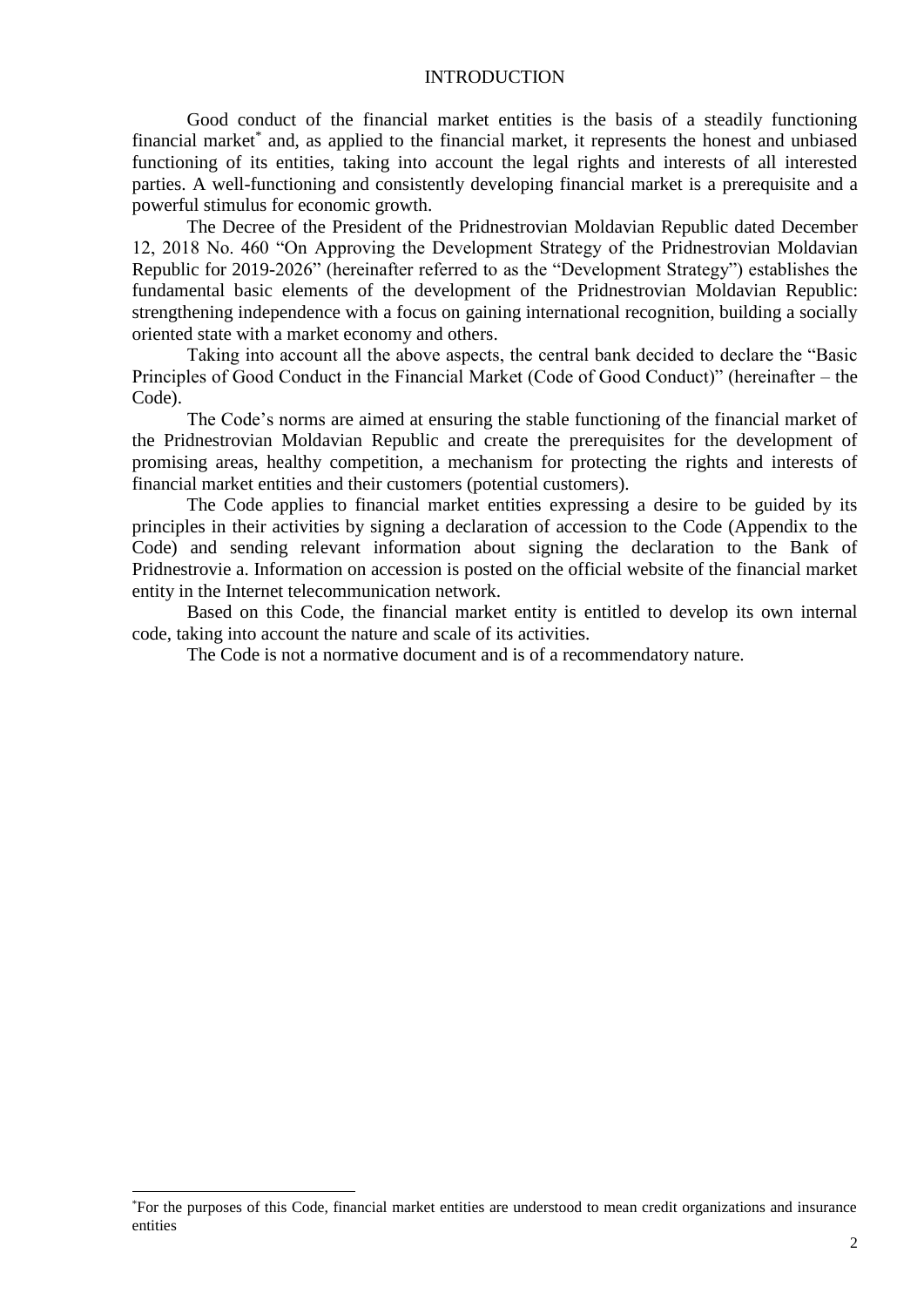## I. Honesty and impartiality

1. Honesty as an element forming an impeccable business reputation is the basis of the activities of financial market entities.

2. Honest and unbiased attitude of financial market entities to partners, investors, customers (potential customers), the central bank, government bodies and other interested parties when considering work issues, providing services, making decisions and implementing other functions as part of their activities.

3. Unconditional compliance by the entity with its obligations.

4. Prevention:

1) of misleading partners, investors, customers (potential customers), the central bank, state authorities and other interested parties, of providing unreasonable offers and representations,

2) of fraud and other actions that may adversely affect professional reputation;

3) of the illegal receipt, use, disclosure of information constituting banking, commercial, official or other secret protected by the current legislation of the Pridnestrovian Moldavian Republic.

### II. Justice and ethics

1. Equal fair treatment of the rights of shareholders (participants), investors and customers (potential customers).

2. Prevention of any form of discrimination against customers (potential customers), including persons with disabilities, assistance in overcoming barriers that prevent people with disabilities from receiving services on an equal basis with other persons.

3. Compliance with ethical standards in relation to shareholders (participants), investors, employees, customers (potential customers), other legal and physical persons in the process of working relationships.

4. Prevention of infringement of the honor and dignity of customers (potential customers), threats to their personal address and in relation to their property, as well as psychological pressure on customers (potential customers).

## III. Transparency

1. Ensuring full and timely disclosure of information in accordance with the requirements of the current legislation of the Pridnestrovian Moldavian Republic.

2. Providing reliable and complete information to shareholders (participants), investors, customers (potential customers), the central bank, state authorities and other interested parties.

3. Prevention of misrepresentation of the information provided, the use of accurate and unambiguously understood language in relations with shareholders (participants), investors, customers (potential customers), the central bank, state authorities and other interested parties.

4. The presence of understandable and accessible to customers (potential customers), without additional costs for the timely receipt of information, the rules for the provision of financial services, as well as the rules for charging a commission and payment for additional services, information about their sizes.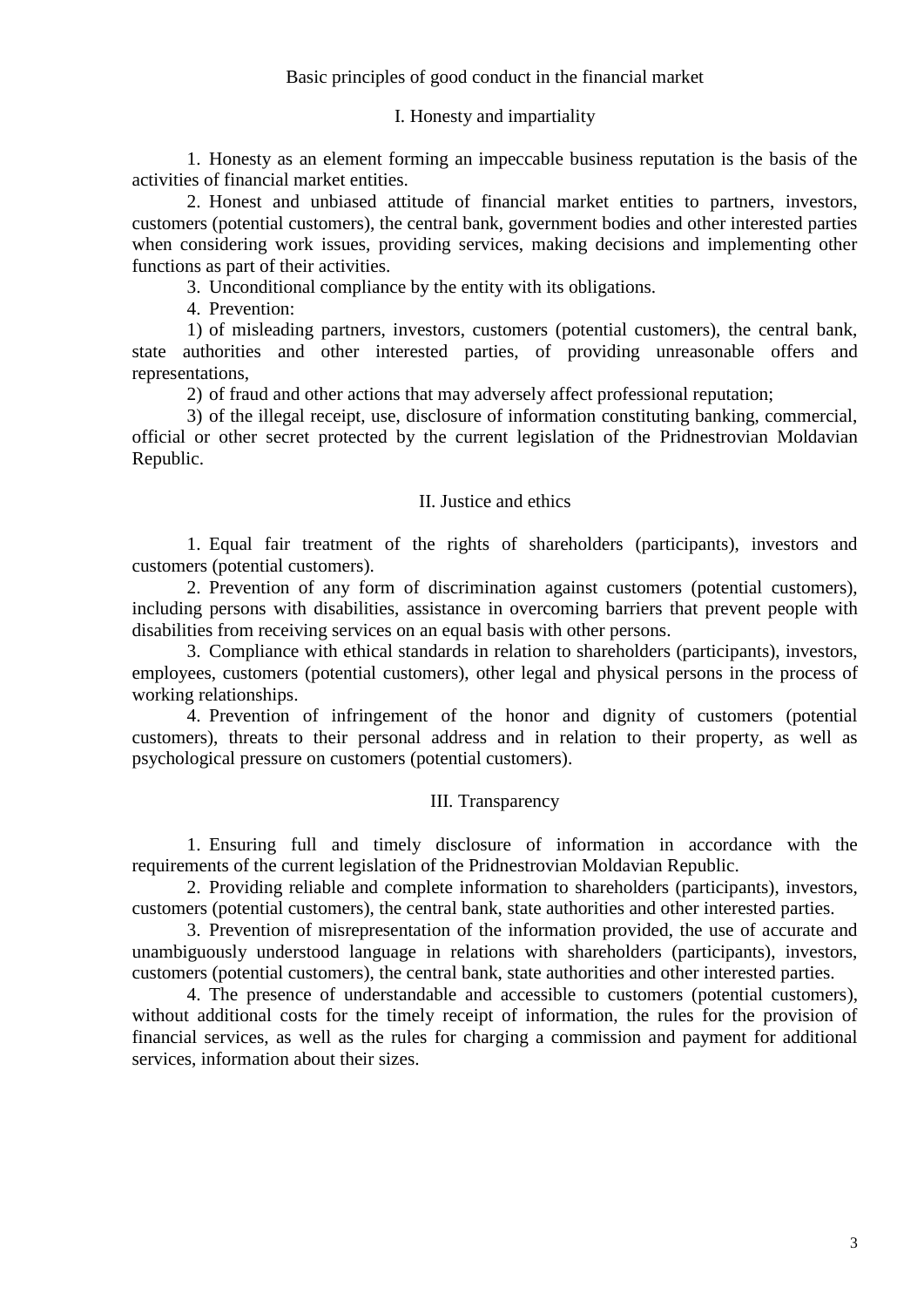#### IV. Customer orientation

1. Orientation of financial market entities to the maximum use of their resources to offer customers the most effective solutions to meet their needs.

2. Customer focus of the financial market involves:

1) openness and accessibility of financial services for all customers (potential customers);

2) knowledge of the needs of your customer (potential customer);

3) creation of conditions for loyalty and long-term customer acquisition;

4) providing advice to customers (potential customers) in the provision of services to them.

3. Following the principle of "know your customer."

4. Development, implementation and clear execution by employees of the rules of customer-oriented behavior.

#### V. Competence and Professionalism

1. Providing conditions for employees to possess the necessary qualifications, experience, knowledge, corresponding to the requirements for the position.

2. Providing conditions for continuous improvement by employees of knowledge, qualifications, competencies and skills.

3. Prevention of negligent, unlawful and unreasonable actions of employees in relation to customers (potential customers), discrediting the business reputation of a financial market entity.

4. Making by employees professional decisions based on all available reliable information.

## VI. Cooperation

1. Joint development by financial market entities of culture of good conduct and fair competition.

2. Avoidance of actions that worsen the business reputation of the financial market as a whole and of individual financial market entities, hindering the execution of such actions by other entities and persons.

3. Implementing policies and implementing effective procedures to identify and prevent potentially dubious and unlawful practices and employee behavior patterns.

4. Non-discrimination of other financial market entities in any form.